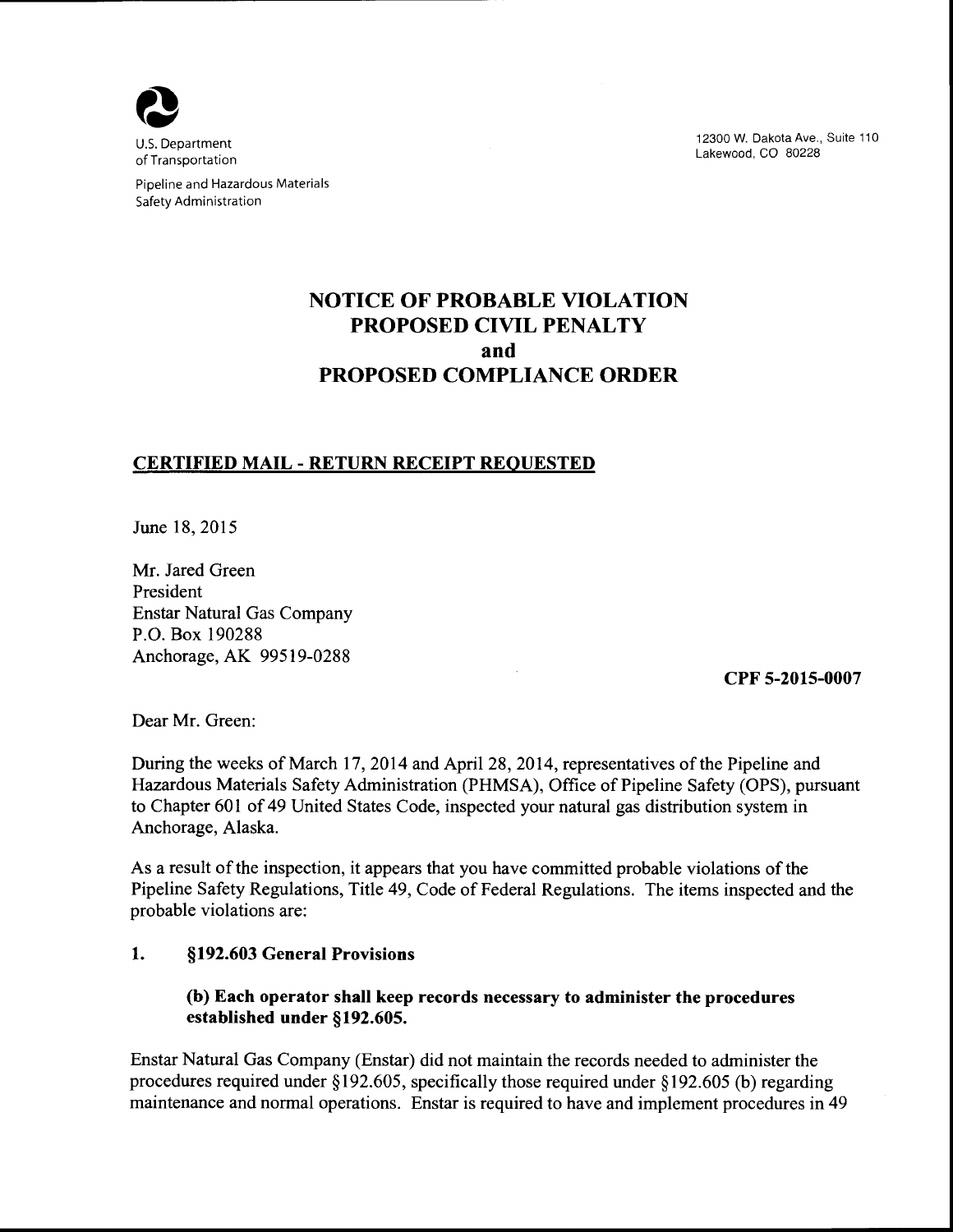CFR, Part 192, Subparts L and M. The records required by § 192.603 must be kept to administer these required procedures.

Enstar did not maintain complete records of periodic leak surveys on its natural gas distribution system. Periodic leak surveys are required in 49 CFR Subpart M, §192.706 and §192.723. PHMSA representatives discovered numerous leak survey daily reports and supporting leak survey maps that were incomplete or had missing information. Noted record omissions or inconsistencies were:

- Grid A540 showed the inspected lines marked in the color brown and corresponding Daily Leak Survey Report dated October 14, 2013 indicated the lines surveyed on that date were to be marked in red.
- Daily Leak Survey Report dated October 4, 2013 was incomplete. It did not indicate which grids were surveyed on October 4, 2013, although Grid A744 appeared to be a corresponding grid map that matched the report.
- Grid A1432 had 2 segments of pipe that were not highlighted on the grid, indicating that they were not leak surveyed in 2013 (compare to leak survey grid of 2009).
- Grid A1436 had a segment of pipe that was not highlighted on the grid, indicating that it was not leak surveyed in 2013.
- Grid SW54 indicated that it was leak surveyed by "KQ" on September 18, 2013, but the corresponding Daily Leak Survey Report did not include Grid SW54 on the report.
- Daily Leak Survey Report dated October 26, 2012 recorded leaks found that were not indicated on the corresponding grid map Grid A465.

Enstar must keep records to properly administer all of the operation and maintenance procedures required under §192.605.

**2. §192.614 Damage prevention program** 

**(a) Except as provided in paragraphs (d) and** (e) **ofthis section, each operator of a buried pipeline must carry out, in accordance with this section, a written program to prevent damage to that pipeline from excavation activities. For the purposes of this section, the term "excavation activities" includes excavation, blasting, boring, tunneling, backfilling, the removal of aboveground structures by either explosive or mechanical means, and other earthmoving operations.** 

Enstar did not specify in their Standard Operating Procedures (SOP) 1401 titled "Damage Prevention Program," the Federal Pipeline Safety Code requirement  $$192.614(c)(6)(i)$ . This requirement requires an operator to provide follow-up inspections of its pipeline to verify the integrity of the pipeline when the operator has reason to believe it could be damaged by excavation. Enstar does follow a practice for inspection during or after excavation activities,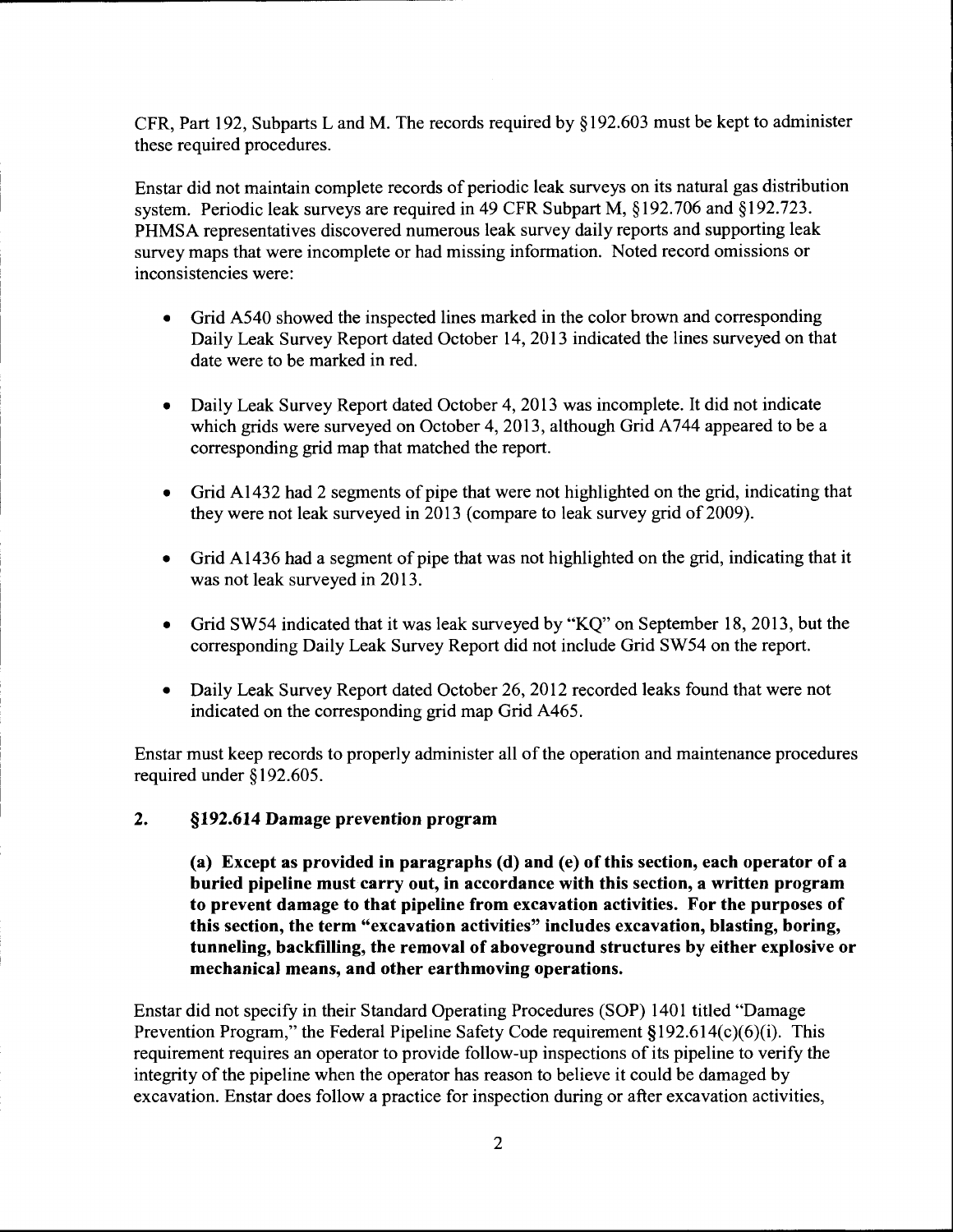however the written procedures did not adequately describe this practice. In addition, PHMSA representatives found that supporting damage prevention program procedures, SOP 1405 "Line Locating," and SOP 1145 "Excavation Standards" did not require inspection during or after excavation activities.

## 3. §192.739 Pressure limiting and regulating stations: Inspection and testing.

(a) Each pressure limiting station, relief device (except rupture discs), and pressure regulating station and its equipment must be subjected at intervals not exceeding 15 months, but at least once each calendar year, to inspections and tests to determine that it is-

(3) Except as provided in paragraph (b) of this section, set to control or relieve at the correct pressure consistent with the pressure limits of §192.201(a)

Enstar did not ensure that pipeline operating pressure did not exceed equipment pressure limitations at regulator station named A203 Elmendorf Power. The regulator station maintenance record for A203, dated July I, 2013, had a recorded inlet pressure of 430 psi that exceeded the regulator pressure rating of 285 psi.

# 4. §191.11 Distribution system: Annual report

(a) *General.* Except as provided in paragraph (b) ofthis section, each operator of a distribution pipeline system must submit an annual report for that system on DOT Form PHMSA F 7100.1-1. This report must be submitted each year, not later than March 15, for the preceding calendar year.

Enstar did not accurately report leaks and the number of miles of distribution main lines in their 2013 Annual Report. Enstar reported "0" leaks in Section F in their original submittal. Further investigation revealed that Enstar experienced three (3) leaks on federal lands in the 2013 calendar year that should have been reported in its 2013 Annual Report. After this discovery, Enstar submitted a supplemental Annual Report dated May 28, 2014 for 2013 calendar that showed the three (3) leaks on federal land.

PHMSA representatives discovered that higher pressure distribution main lines were not reported in Enstar's 2013 Annual Report, and were found documented in the Annual Report for Alaska Pipeline Company- a partner company to Enstar. Enstar must appropriately document its higher pressure distribution main lines in its annual report each calendar year.

## 5. §192.491 Corrosion control records

(c) Each operator shall maintain a record of each test, survey, or inspection required by this subpart in sufficient detail to demonstrate the adequacy of corrosion control measures or that a corrosive condition does not exist. These records must be retained for at least 5 years, except hat records related to §192.465 (a) and (e) and §192.475(b) must be retained for as long as the pipeline remains in service.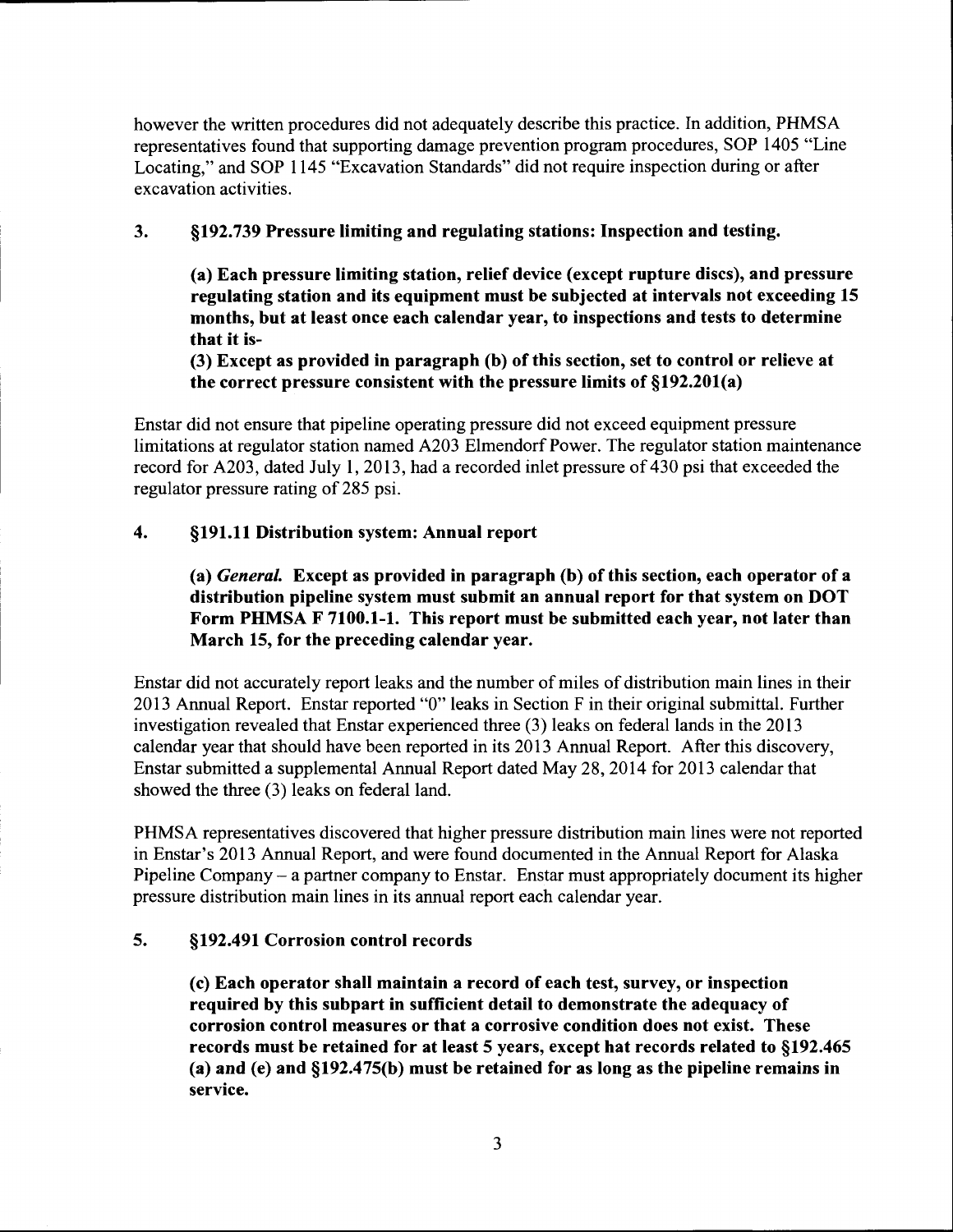Enstar did not maintain records demonstrating compliance in meeting atmospheric corrosion inspection frequency of every three (3) calendar years. Enstar currently employs a practice of using leak surveys in conjunction with atmospheric corrosion inspections to meet the code requirement, however leak survey records did not show evidence that atmospheric corrosion was evaluated. PHMSA representatives discovered daily leak survey reports that did not indicate atmospheric corrosion inspections. In addition, Enstar's Leak Survey & Atmospheric Corrosion Surveys Rotation Schedule shows leak surveys highlighted in black and atmospheric corrosion surveys highlighted in red, indicating that inspections of exclusively atmospheric corrosion are completed on four-year cycles.

## **6. §192.615 Emergency Plans**

**(b) Each operator shall:** 

## **(2) Train the appropriate operating personnel to assure that they are knowledgeable of the emergency procedures and verify that the training is effective.**

Enstar did not require appropriate operating personnel be trained to their emergency SOP 1150, Damage Response, procedure. Enstar's gas control dispatchers' roles are described in this damage response procedure but did not appear to be trained to it. Furthermore, Enstar's Operator Qualification (OQ) program and the 2013 Master Covered Task List does not show their OQ training to learn this covered task (E-Leaming Module 1436) is required by gas control dispatchers. Gas control dispatchers must be trained to, and demonstrate their training was effective, to implement their role under SOP 1150.

### Proposed Civil Penalty

Under 49 United States Code,§ 60122, you are subject to a civil penalty not to exceed \$200,000 per violation per day the violation persists up to a maximum of \$2,000,000 for a related series of violations. For violations occurring prior to January 4, 2012, the maximum penalty may not exceed \$100,000 per violation per day, with a maximum penalty not to exceed \$1,000,000 for a related series of violations. The Compliance Officer has reviewed the circumstances and supporting documentation involved in the above probable violations and has recommended that you be preliminarily assessed a civil penalty of \$24,800 as follows:

| Item number | <b>PENALTY</b> |
|-------------|----------------|
|             | \$6,100        |
|             | \$18,700       |

### Proposed Compliance Order

With respect to item(s) 1-6 pursuant to 49 United States Code § 60118, the Pipeline and Hazardous Materials Safety Administration proposes to issue a Compliance Order to Enstar Natural Gas Company. Please refer to the *Proposed Compliance Order,* which is enclosed and made a part of this Notice.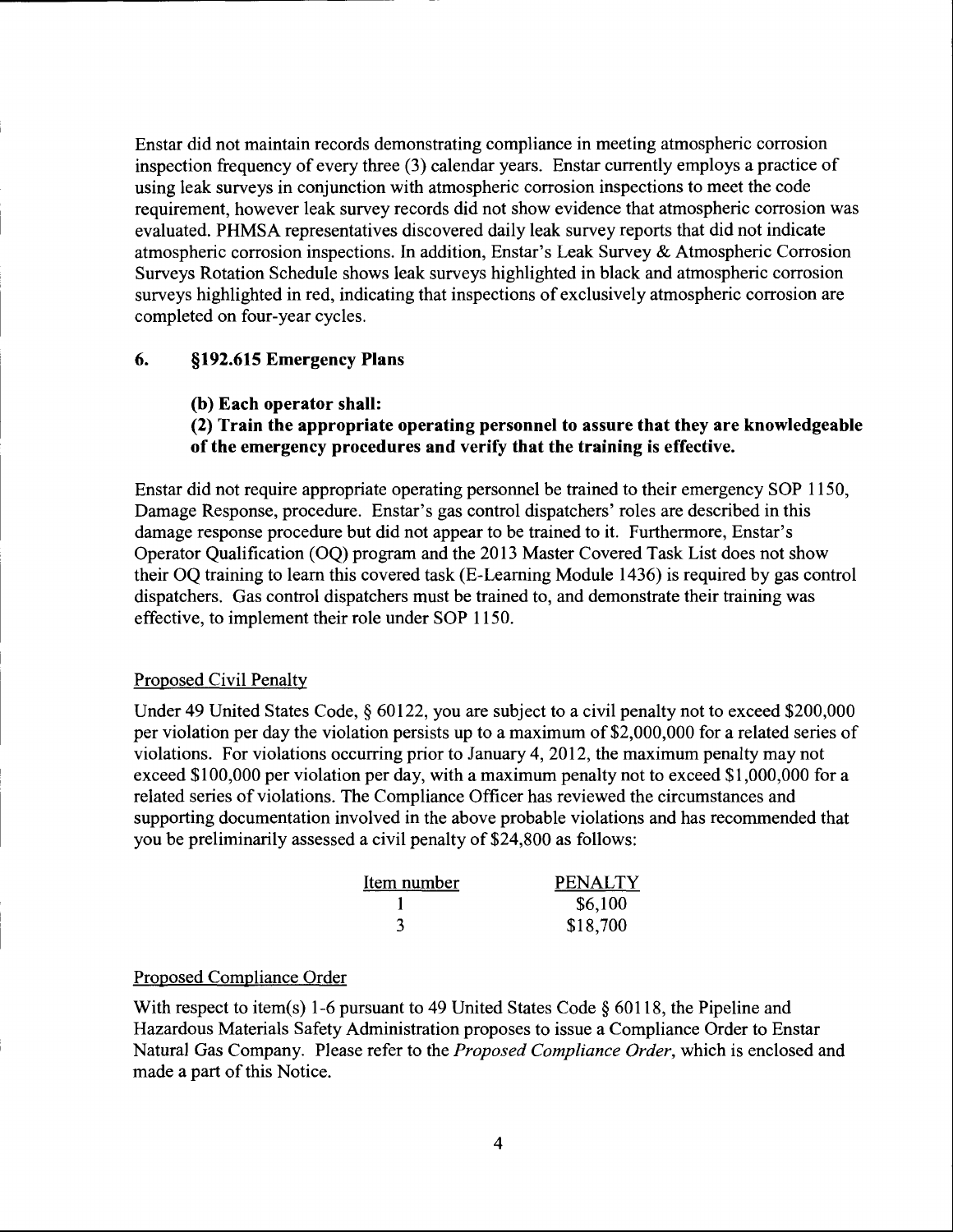#### Response to this Notice

Enclosed as part of this Notice is a document entitled *Response Options for Pipeline Operators in Compliance Proceedings.* Please refer to this document and note the response options. All material you submit in response to this enforcement action may be made publicly available. If you believe that any portion of your responsive material qualifies for confidential treatment under 5 U.S.C. 552(b), along with the complete original document you must provide a second copy of the document with the portions you believe qualify for confidential treatment redacted and an explanation of why you believe the redacted information qualifies for confidential treatment under 5 U.S.C. 552(b). If you do not respond within 30 days of receipt of this Notice, this constitutes a waiver of your right to contest the allegations in this Notice and authorizes the Associate Administrator for Pipeline Safety to find facts as alleged in this Notice without further notice to you and to issue a Final Order.

In your correspondence on this matter, please refer to **CPF 5-2015-5007** and for each document you submit, please provide a copy in electronic format to  $\frac{PHP-WRADMN(\omega)\cdot dot.gov}$  whenever possible.

Sincerely,

Hudal

Chris Hoidal Director, Western Region Pipeline and Hazardous Materials Safety Administration

Enclosures: *Proposed Compliance Order Response Options for Pipeline Operators in Compliance Proceedings* 

cc: PHP-60 Compliance Registry PHP-500 C. Ishikawa (#145394)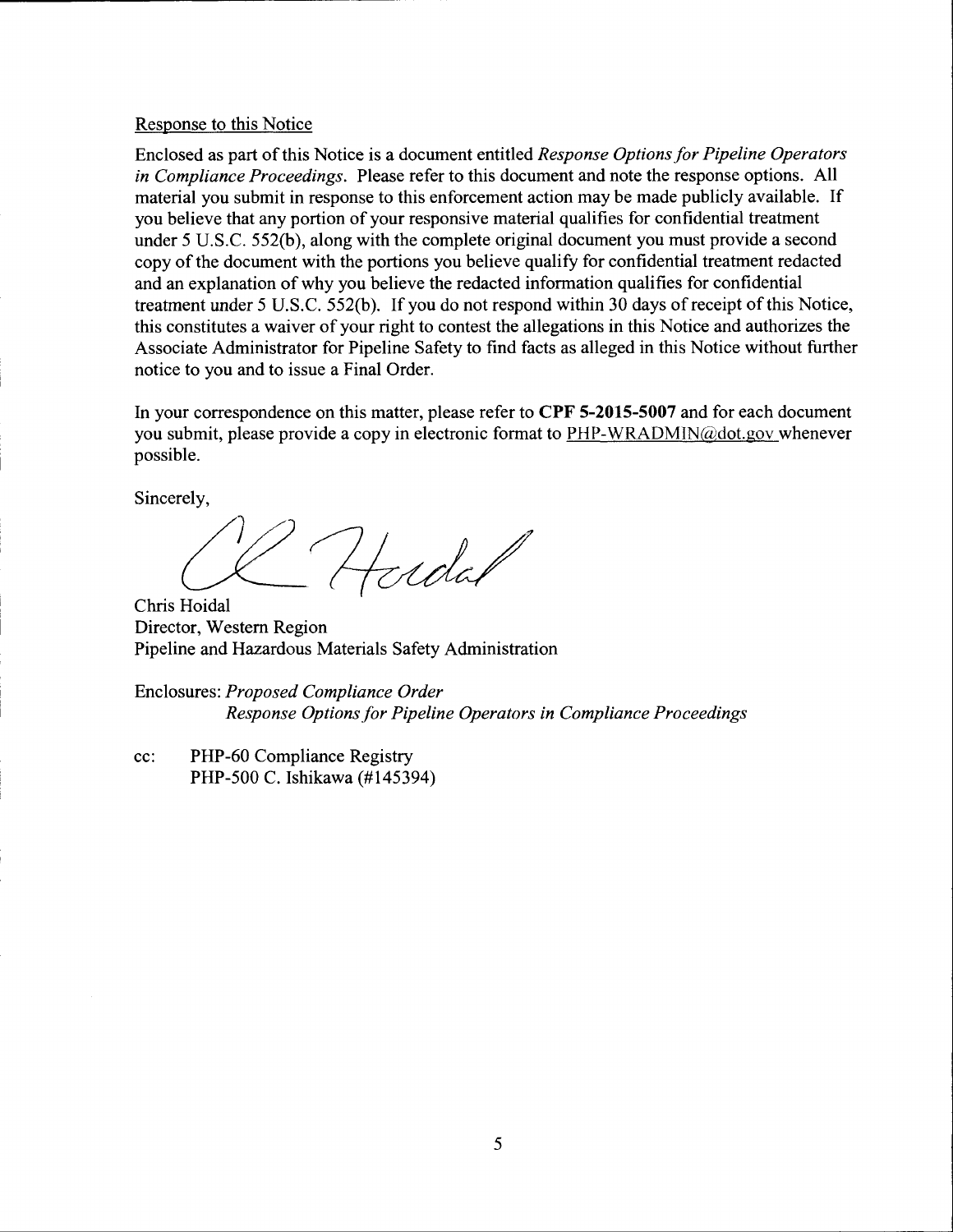# **PROPOSED COMPLIANCE ORDER**

Pursuant to 49 United States Code § 60118, the Pipeline and Hazardous Materials Safety Administration (PHMSA) proposes to issue to Enstar Natural Gas Company a Compliance Order incorporating the following remedial requirements to ensure the compliance of Enstar Natural Gas Company with the pipeline safety regulations:

- 1. In regard to Item Number 1 of the Notice pertaining to Enstar's leak survey documents, Enstar must modify its leak survey procedures to ensure leak surveys documents, including the Daily Leak Survey Reports and highlighted grid maps, are accurate and complete after the survey is performed.
- 2. In regard to Item Number 2 of the Notice pertaining to Enstar's procedures, SOP 1401 "Damage Prevention Program," Enstar must amend its written procedures and specify in SOP 1401 that it will provide follow-up inspections of its pipeline to verify the integrity of the pipeline when the operator has reason to believe it could be damaged by excavation.
- 3. In regard to Item Number 3 of the Notice pertaining to Enstar's regulator station records, Enstar must ensure regulator station maintenance is performed appropriately and in a safe manner. Enstar must revise its regulation maintenance procedures to ensure records documenting regulator station maintenance are accurate and complete after the maintenance activity is performed.
- 4. In regard to Item Number 4 of the Notice pertaining to Enstar's annual reports, Enstar must submit a supplemental Annual Report to PHMSA for 2013. Enstar must ensure that it accurately reports the number of leaks on federal lands and high-pressure distribution main mileage of their system.
- 5. In regard to Item Number 5 of the Notice pertaining to Enstar's atmospheric corrosion inspection frequency, Enstar must document all atmospheric corrosion inspections and retain records of the inspections for the required retention period.
- 6. In regard to Item Number 6 of the Notice pertaining to Enstar's training of its gas control dispatchers, Enstar must require course, SOP 1150, to be part of the required OQ program training for its gas control dispatchers and ensure that their training records clearly specify the course completion dates.
- 7. Please complete Item 1 through 6 within 90 days after receipt of a Final Order for the operator to complete the items.
- 8. It is requested (not mandated) that Enstar Natural Gas Company maintain documentation of the safety improvement costs associated with fulfilling this Compliance Order and submit the total to Chris Hoidal, Director, Western